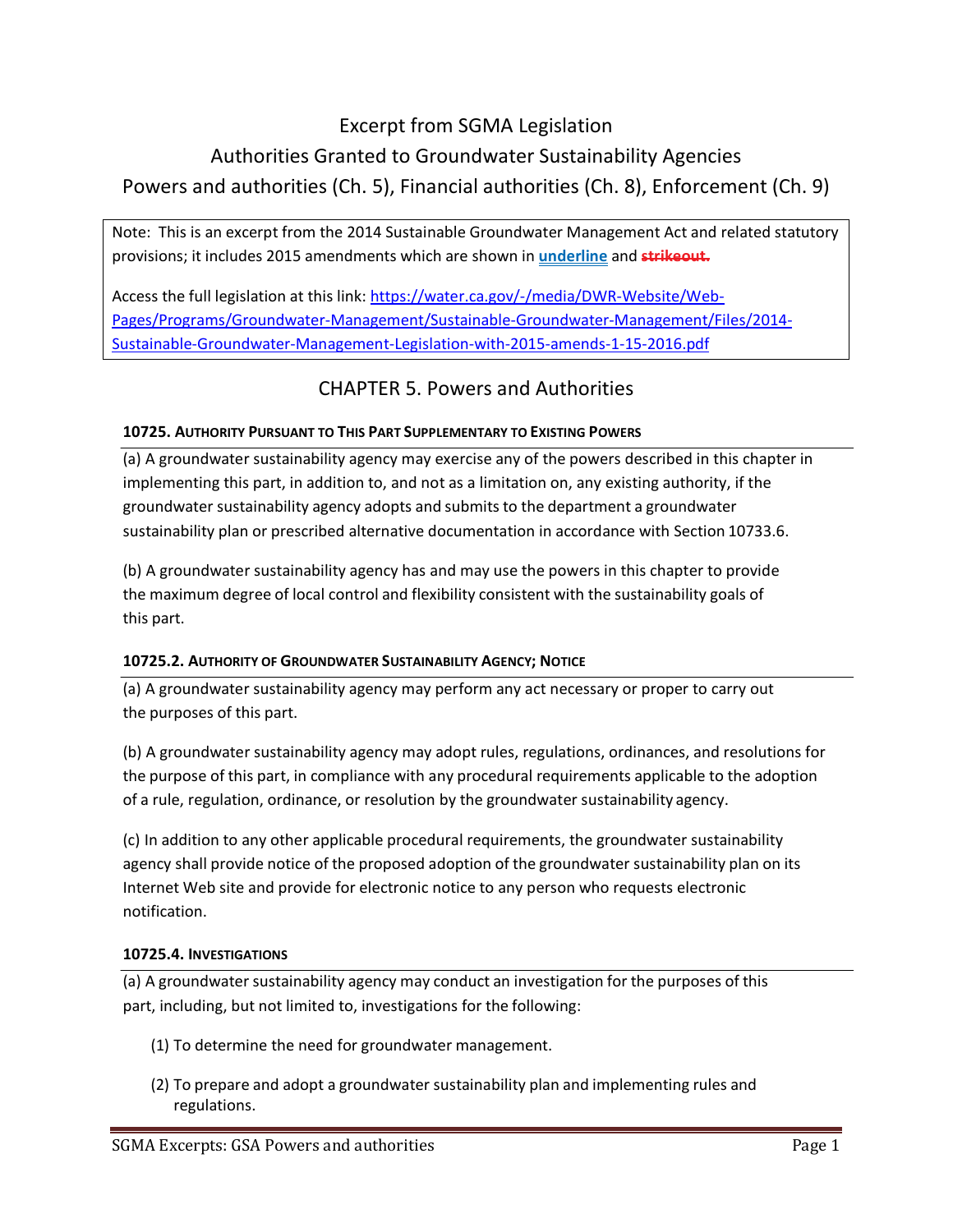- (3) To propose and update fees.
- (4) To monitor compliance and enforcement.

(b) An investigation may include surface waters and surface water rights as well as groundwater and groundwater rights.

(c) In connection with an investigation, a groundwater sustainability agency may inspect the property or facilities of a person or entity to ascertain whether the purposes of this part are being met and compliance with this part. The local agency may conduct an inspection pursuant to this section upon obtaining any necessary consent or obtaining an inspection warrant pursuant to the procedure set forth in Title 13 (commencing with Section 1822.50) of Part 3 of the Code of Civil Procedure.

#### **10725.6. REGISTRATION OF EXTRACTION FACILITIES**

A groundwater sustainability agency may require registration of a groundwater extraction facility within the management area of the groundwater sustainability agency.

#### **10725.8. MEASUREMENT DEVICES AND REPORTING; INAPPLICABILITY OF SECTION TO DE MINIMIS EXTRACTORS**

(a) A groundwater sustainability agency may require through its groundwater sustainability plan that the use of every groundwater extraction facility within the management area of the groundwater sustainability agency be measured by a water-measuring device satisfactory to the groundwater sustainability agency.

(b) All costs associated with the purchase and installation of the water-measuring device shall be borne by the owner or operator of each groundwater extraction facility. The water measuring devices shall be installed by the groundwater sustainability agency or, at the groundwater sustainability agency's option, by the owner or operator of the groundwater extraction facility. Water-measuring devices shall be calibrated on a reasonable schedule as may be determined by the groundwater sustainability agency.

(c) A groundwater sustainability agency may require, through its groundwater sustainability plan, that the owner or operator of a groundwater extraction facility within the groundwater sustainability agency file an annual statement with the groundwater sustainability agency setting forth the total extraction in acre-feet of groundwater from the facility during the previous water year.

(d) In addition to the measurement of groundwater extractions pursuant to subdivision (a), a groundwater sustainability agency may use any other reasonable method to determine groundwater extraction.

(e) This section does not apply to de minimis extractors.

#### **10726. REPORTING OF DIVERSION OF SURFACE WATER TO UNDERGROUND STORAGE**

An entity within the area of a groundwater sustainability plan shall report the diversion of surface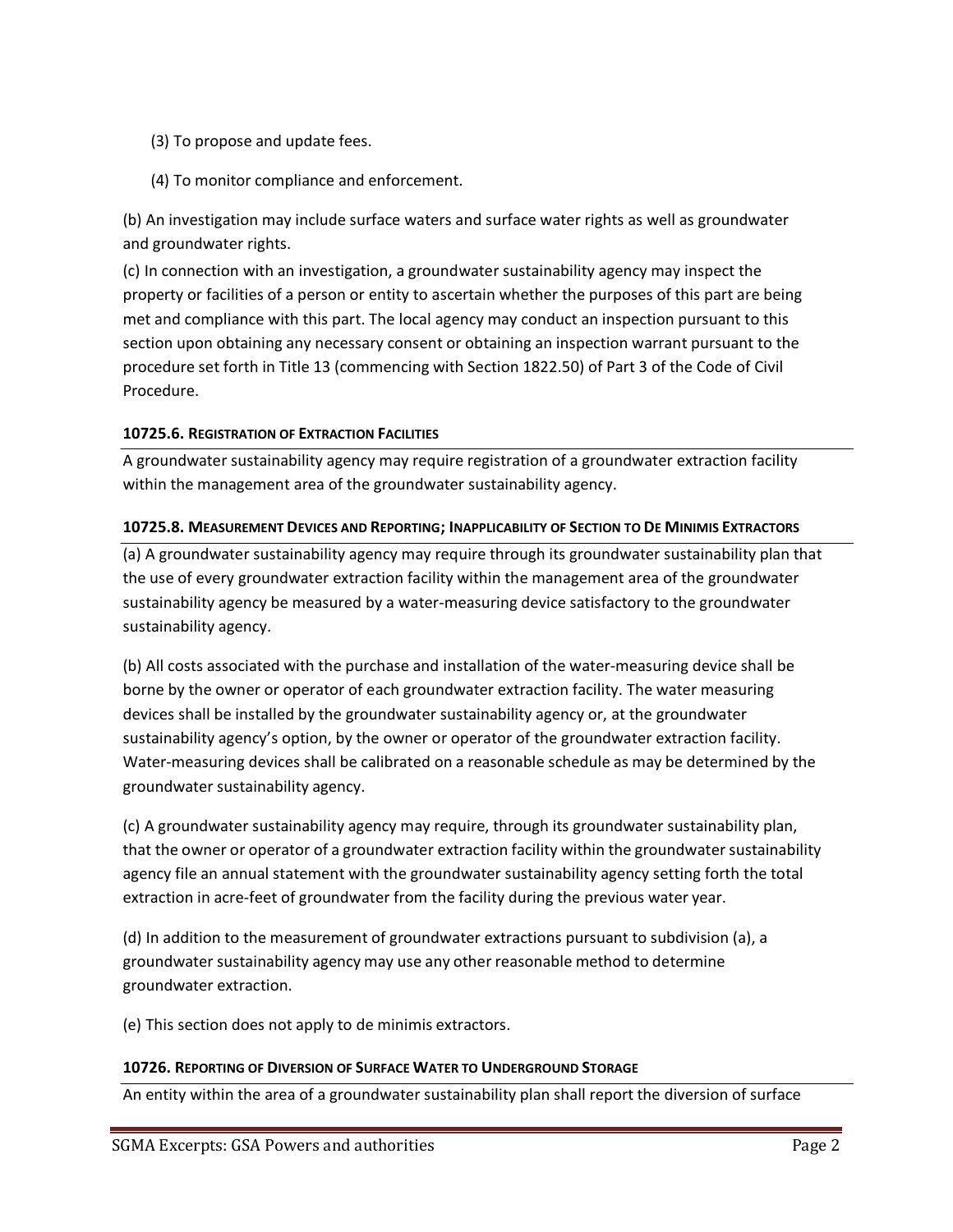water to underground storage to the groundwater sustainability agency for the relevant portion of the basin.

### **10726.2. ADDITIONAL AUTHORITIES OF GROUNDWATER SUSTAINABILITY AGENCY RELATING TO ACQUISITIONS; AUGMENTATION OF LOCAL WATER SUPPLIES; TRANSFERS AND EXCHANGES OF WATER; AND TREATMENT**

A groundwater sustainability agency may do the following:

(a) Acquire by grant, purchase, lease, gift, devise, contract, construction, or otherwise, and hold, use, enjoy, sell, let, and dispose of, real and personal property of every kind, including lands, water rights, structures, buildings, rights-of-way, easements, and privileges, and construct, maintain, alter, and operate any and all works or improvements, within or outside the agency, necessary or proper to carry out any of the purposes of this part.

(b) Appropriate and acquire surface water or groundwater and surface water or groundwater rights, import surface water or groundwater into the agency, and conserve and store within or outside the agency that water for any purpose necessary or proper to carry out the provisions of this part, including, but not limited to, the spreading, storing, retaining, or percolating into the soil of the waters for subsequent use or in a manner consistent with the provisions of Section 10727.2. As part of this authority, the agency shall not alter another person's or agency's existing groundwater conjunctive use or storage program except upon a finding that the conjunctive use or storage program interferes with implementation of the agency's groundwater sustainability plan.

(c) Provide for a program of voluntary fallowing of agricultural lands or validate an existingprogram.

(d) Perform any acts necessary or proper to enable the agency to purchase, transfer, deliver, or exchange water or water rights of any type with any person that may be necessary or proper to carry out any of the purposes of this part, including, but not limited to, providing surface water in exchange for a groundwater extractor's agreement to reduce or cease groundwater extractions. The agency shall not deliver retail water supplies within the service area of a public water system without either the consent of that system or authority under the agency's existing authorities.

(e) Transport, reclaim, purify, desalinate, treat, or otherwise manage and control polluted water, wastewater, or other waters for subsequent use in a manner that is necessary or proper to carry out the purposes of this part.

(f) Commence, maintain, intervene in, defend, compromise, and assume the cost and expenses of any and all actions and proceedings.

#### **10726.4. ADDITIONAL AUTHORITIES OF GROUNDWATER SUSTAINABILITY AGENCY**

(a) A groundwater sustainability agency shall have the following additional authority and may regulate groundwater extraction using that authority:

(1) To impose spacing requirements on new groundwater well construction to minimize well interference and impose reasonable operating regulations on existing groundwater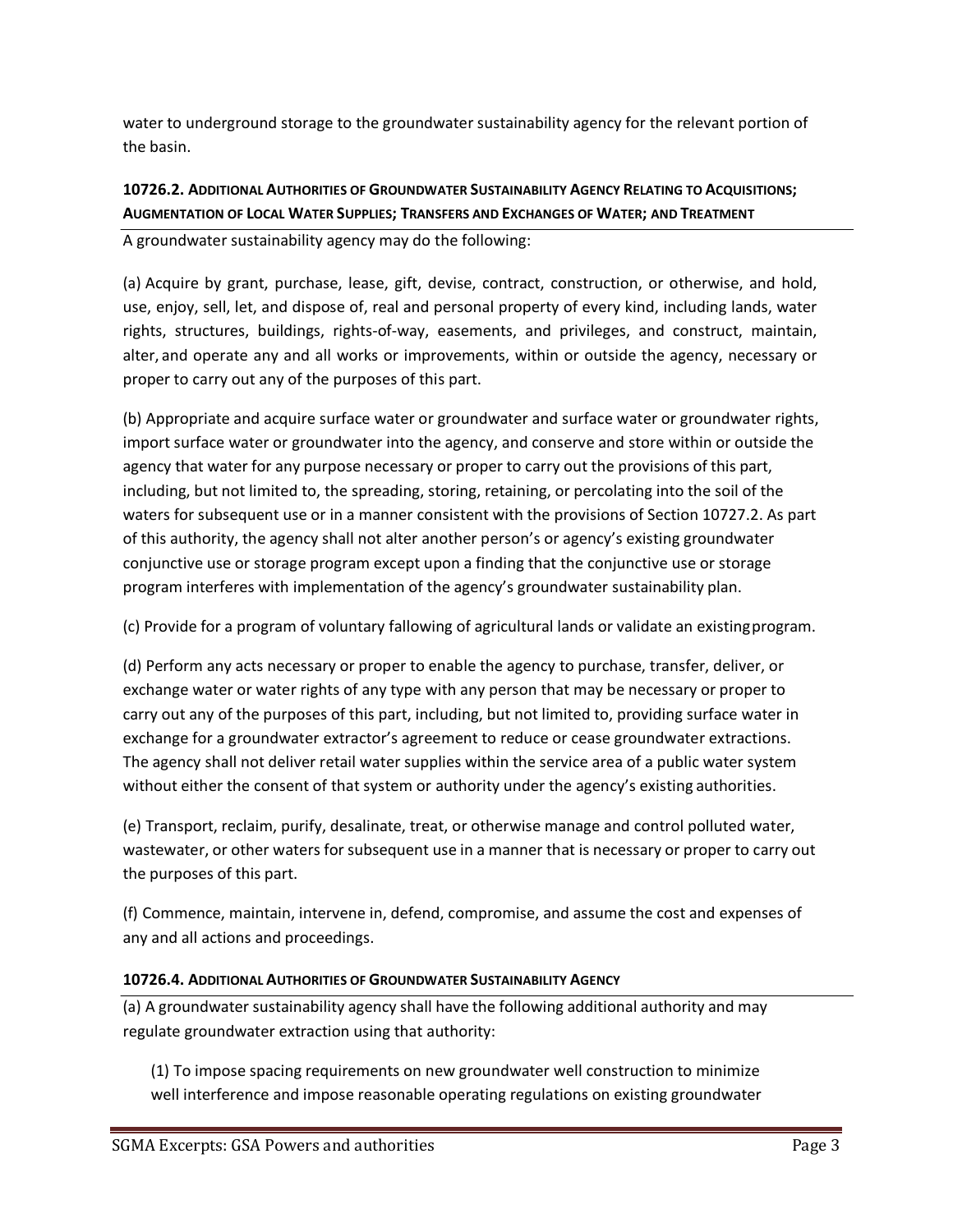wells to minimize well interference, including requiring extractors to operate on a rotationbasis.

(2) To control groundwater extractions by regulating, limiting, or suspending extractions from individual groundwater wells or extractions from groundwater wells in the aggregate, construction of new groundwater wells, enlargement of existing groundwater wells, or reactivation of abandoned groundwater wells, or otherwise establishing groundwater extraction allocations. Those actions shall be consistent with the applicable elements of the city or county general plan, unless there is insufficient sustainable yield in the basin to serve a land use designated in the city or county general plan. A limitation on extractions by a groundwater sustainability agency shall not be construed to be a final determination of rights to extract groundwater from the basin or any portion ofthe basin.

(3) To authorize temporary and permanent transfers of groundwater extraction allocations within the agency's boundaries, if the total quantity of groundwater extracted in any water year is consistent with the provisions of the groundwater sustainability plan. The transfer is subject to applicable city and county ordinances.

(4) To establish accounting rules to allow unused groundwater extraction allocations issued by the agency to be carried over from one year to another and voluntarily transferred, if the total quantity of groundwater extracted in any five-year period is consistent with the provisions of the groundwater sustainability plan.

(b) This section does not authorize a groundwater sustainability agency to issue permits for the construction, modification, or abandonment of groundwater wells, except as authorized by a county with authority to issue those permits. A groundwater sustainability agency may request of the county, and the county shall consider, that the county forward permit requests for the construction of new groundwater wells, the enlarging of existing groundwater wells, and the reactivation of abandoned groundwater wells to the groundwater sustainability agency before permit approval.

#### 10726.5. AGREEMENTS WITH PRIVATE PARTIES

**In addition to any other authority granted to a groundwater sustainability agency by this part or other law**, a groundwater sustainability agency may enter into written agreements and funding with a **private party to assist in, or facilitate the implementation of, a groundwater sustainability plan or any elements of the plan.**

#### **10726.6. VALIDATION PROCEEDINGS; VENUE; TIME LIMITATIONS FOR BRINGING CERTAIN ACTIONS**

(a) A groundwater sustainability agency that adopts a groundwater sustainability plan may file an action to determine the validity of the plan pursuant to Chapter 9 (commencing with Section 860) of Title 10 of Part 2 of the Code of Civil Procedure no sooner than 180 days following the adoption of theplan.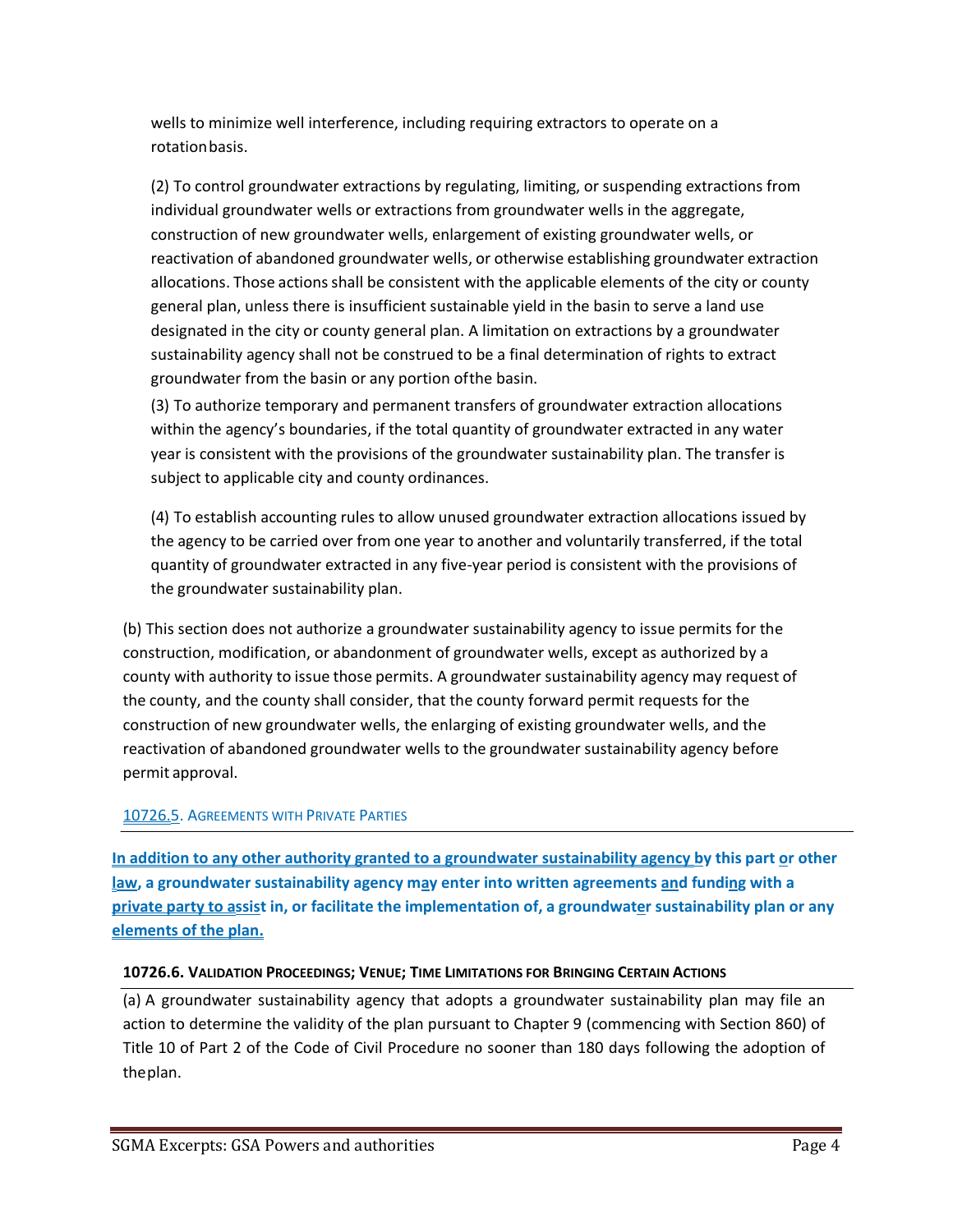(b) Subject to Sections 394 and 397 of the Code of Civil Procedure, the venue for an action pursuant to this section shall be the county in which the principal office of the groundwater management agency is located.

(c) Any judicial action or proceeding to attack, review, set aside, void, or annul the ordinance or resolution imposing a new, or increasing an existing, fee imposed pursuant to Section 10730, 10730.2, or 10730.4 shall be commenced within 180 days following the adoption of the ordinance or resolution.

(d) Any person may pay a fee imposed pursuant to Section 10730, 10730.2, or 10730.4 under protest and bring an action against the governing body in the superior court to recover any money that the governing body refuses to refund. Payments made and actions brought under this section shall be made and brought in the manner provided for the payment of taxes under protest and actions for refund of that payment in Article 2 (commencing with Section 5140) of Chapter 5 of Part 9 of Division 1 of the Revenue and Taxation Code, as applicable.

(e) Except as otherwise provided in this section, actions by a groundwater sustainability agency are subject to judicial review pursuant to Section 1085 of the Code of Civil Procedure.

#### **10726.8. RELATIONSHIP OF THIS PART TO OTHER LAWS**

(a) This part is in addition to, and not a limitation on, the authority granted to a local agency under any other law. The local agency may use the local agency's authority under any other law to apply and enforce any requirements of this part, including, but not limited to, the collection offees.

(b) Nothing in this part shall be construed as authorizing a local agency to make a binding determination of the water rights of any person or entity**, or to impose fees or regulatory requirements on activities outside the boundaries of the local agency**.

(c) Nothing in this part is a limitation on the authority of the board, the department, or the State Department of Public Health.

(d) Notwithstanding Section 6103 of the Government Code, a state or local agency that extracts groundwater shall be subject to a fee imposed under this part to the same extent as any nongovernmental entity.

(e) Except as provided in subdivision (d), this part does not authorize a local agency to impose any requirement on the state or any agency, department, or officer of the state. State agencies and departments shall work cooperatively with a local agency on a voluntary basis.

(f) Nothing in this chapter or a groundwater sustainability plan shall be interpreted as superseding the land use authority of cities and counties, including the city or county general plan, within the overlying basin.

#### **10726.9. REQUIREMENT OF PLAN TO TAKE ACCOUNT OF GENERAL PLAN ASSUMPTIONS**

A groundwater sustainability plan shall take into account the most recent planning assumptions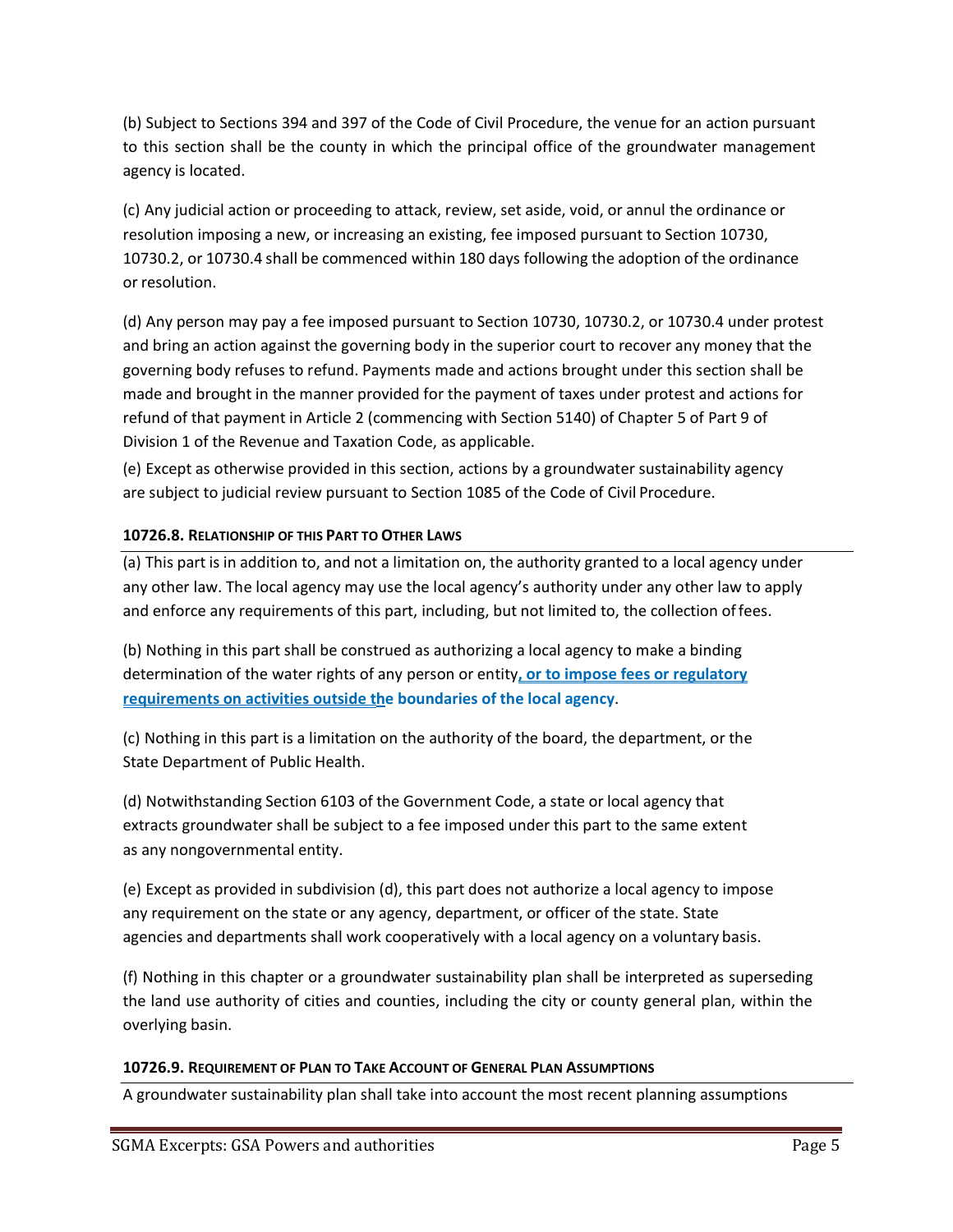stated in local general plans of jurisdictions overlying the basin.

### **CHAPTER 8. Financial Authority**

#### **10730. REGULATORY FEES AUTHORITY; LIMITED EXCEPTION FOR DE MINIMIS EXTRACTORS**

(a) A groundwater sustainability agency may impose fees, including, but not limited to, permit fees and fees on groundwater extraction or other regulated activity, to fund the costs of a groundwater sustainability program, including, but not limited to, preparation, adoption, and amendment of a groundwater sustainability plan, and investigations, inspections, compliance assistance, enforcement, and program administration, including a prudent reserve. A groundwater sustainability agency shall not impose a fee pursuant to this subdivision on a de minimis extractor unless the agency has regulated the users pursuant to this part.

(b) (1) Prior to imposing or increasing a fee, a groundwater sustainability agency shall hold at least one public meeting, at which oral or written presentations may be made as part of the meeting.

(2) Notice of the time and place of the meeting shall include a general explanation of the matter to be considered and a statement that the data required by this section is available. The notice shall be provided by publication pursuant to Section 6066 of the Government Code, by posting notice on the Internet Web site of the groundwater sustainability agency, and by mail to any interested party who files a written request with the agency for mailed notice of the meeting on new or increased fees. A written request for mailed notices shall be valid for one year from the date that the request is made and may be renewed by making a written request on or before April 1 of each year.

(3) At least 10 days prior to the meeting, the groundwater sustainability agency shall make available to the public data upon which the proposed fee is based.

(c) Any action by a groundwater sustainability agency to impose or increase a fee shall be taken only by ordinance or resolution.

(d) (1) As an alternative method for the collection of fees imposed pursuant to this section, a groundwater sustainability agency may adopt a resolution requesting collection of the fees in the same manner as ordinary municipal ad valorem taxes.

(2) A resolution described in paragraph (1) shall be adopted and furnished to the county auditorcontroller and board of supervisors on or before August 1 of each year that the alternative collection of the fees is being requested. The resolution shall include a list of parcels and the amount to be collected for each parcel.

(e) The power granted by this section is in addition to any powers a groundwater sustainability agency has under any other law.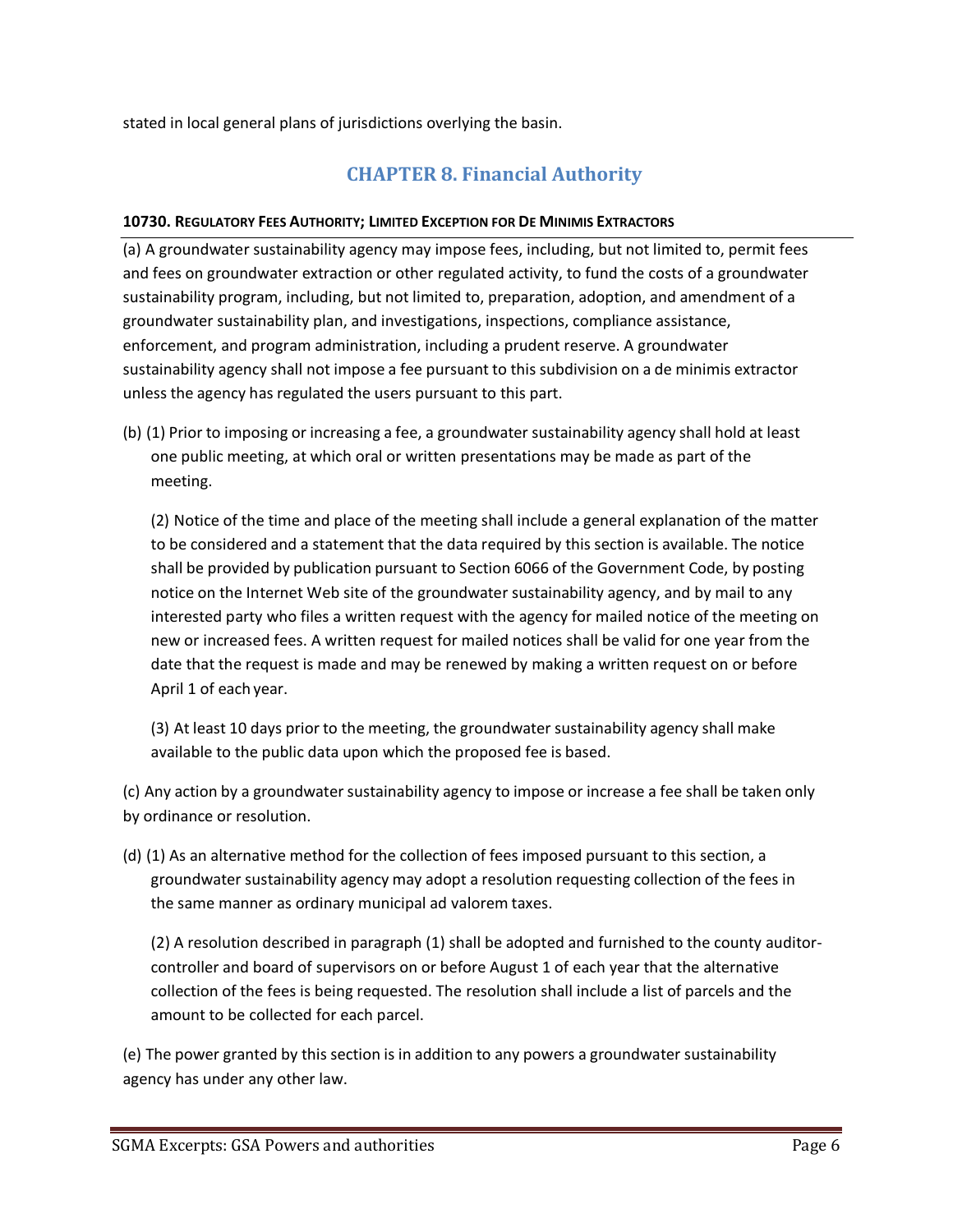#### **10730.2. ADDITIONAL FEE AUTHORITY FOLLOWING ADOPTION OF A PLAN**

(a) A groundwater sustainability agency that adopts a groundwater sustainability plan pursuant to this part may impose fees on the extraction of groundwater from the basin to fund costs of groundwater management, including, but not limited to, the costs of the following:

- (1) Administration, operation, and maintenance, including a prudentreserve.
- (2) Acquisition of lands or other property, facilities, and services.
- (3) Supply, production, treatment, or distribution of water.
- (4) Other activities necessary or convenient to implement the plan.

(b) Until a groundwater sustainability plan is adopted pursuant to this part, a local agency may impose fees in accordance with the procedures provided in this section for the purposes of Part 2.75 (commencing with Section 10750) as long as a groundwater management plan adopted before January 1, 2015, is in effect **for the basin**.

(c) Fees imposed pursuant to this section shall be adopted in accordance with subdivisions (a) and (b) of Section 6 of Article XIII D of the California Constitution.

(d) Fees imposed pursuant to this section may include fixed fees and fees charged on a volumetric basis, including, but not limited to, fees that increase based on the quantity of groundwater produced annually, the year in which the production of groundwater commenced from a groundwater extraction facility, and impacts to the basin.

(e) The power granted by this section is in addition to any powers a groundwater sustainability agency has under any other law.

### **10730.4. AUTHORITY TO USE FEES FOR ACTIVITIES PURSUANT TO PART 2.75**

A groundwater sustainability agency may fund activities pursuant to Part 2.75 (commencing with Section 10750) and may impose fees pursuant to Section 10730.2 to fund activities undertaken by the agency pursuant to Part 2.75 (commencing with Section 10750).

### **10730.6. FEE COLLECTION AND ENFORCEMENT**

(a) A groundwater fee levied pursuant to this chapter shall be due and payable to the groundwater sustainability agency by each owner or operator on a day established by the groundwater sustainability agency.

(b) If an owner or operator knowingly fails to pay a groundwater fee within 30 days of it becoming due, the owner or operator shall be liable to the groundwater sustainability agency for interest at the rate of 1 percent per month on the delinquent amount of the groundwater fee and a 10-percent penalty.

(c) The groundwater sustainability agency may bring a suit in the court having jurisdiction against any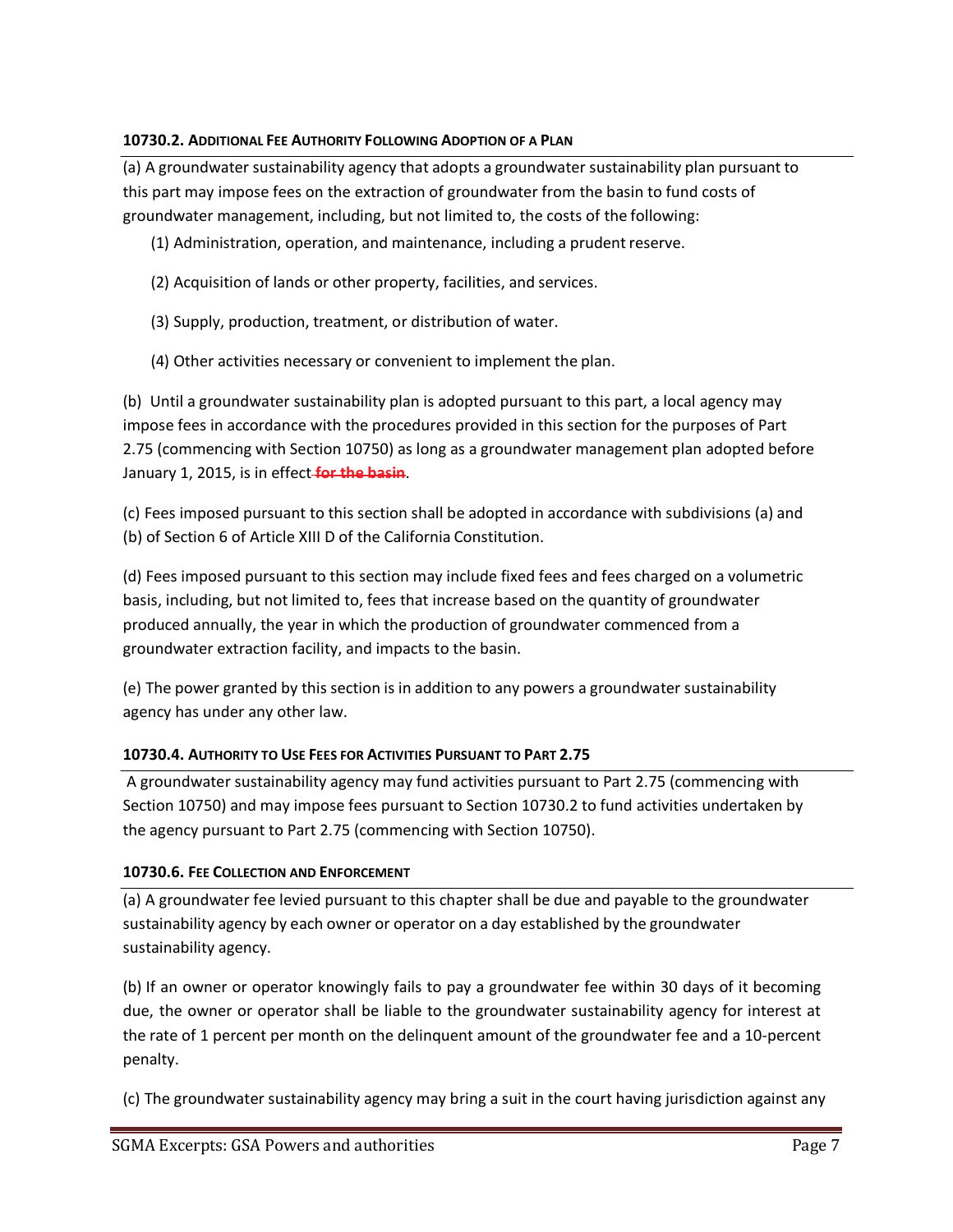owner or operator of a groundwater extraction facility within the area covered by the plan for the collection of any delinquent groundwater fees, interest, or penalties imposed under this chapter. If the groundwater sustainability agency seeks an attachment against the property of any named defendant in the suit, the groundwater sustainability agency shall not be required to furnish a bond or other undertaking as provided in Title 6.5 (commencing with Section 481.010) of Part 2 of the Code of Civil Procedure.

(d) In the alternative to bringing a suit pursuant to subdivision (c), a groundwater sustainability agency may collect any delinquent groundwater charge and any civil penalties and interest on the delinquent groundwater charge pursuant to the laws applicable to the local agency or, if a joint powers authority, to the entity designated pursuant to Section 6509 of the Government Code. The collection shall be in the same manner as it would be applicable to the collection of delinquent assessments, water charges, or tolls.

(e) As an additional remedy, a groundwater sustainability agency, after a public hearing, may order an owner or operator to cease extraction of groundwater until all delinquent fees are paid. The groundwater sustainability agency shall give notice to the owner or operator by certified mail not less than 15 days in advance of the public hearing.

(f) The remedies specified in this section for collecting and enforcing fees are cumulative and may be pursued alternatively or may be used consecutively as determined by the governing body.

#### **10730.8. NO LIMITATION ON OTHER AUTHORITIES; PERSONAL INFORMATION TREATED LIKE UTILITY INFORMATION**

(a) Nothing in this chapter shall affect or interfere with the authority of a groundwater sustainability agency to levy and collect taxes, assessments, charges, and tolls as otherwise provided bylaw.

(b) Personal information included in a report or record pursuant to this chapter has the same protection from disclosure as is provided for information concerning utility customers of local agencies pursuant to Section 6254.16 of the Government Code.

### **10731. AUTHORITY TO DETERMINE AMOUNTS EXTRACTED**

(a) Following an investigation pursuant to Section 10725.4, the governing body may make a determination fixing the amount of groundwater production from the groundwater extraction facility at an amount not to exceed the maximum production capacity of the facility for purposes of levying a groundwater charge. If a water-measuring device is permanently attached to the groundwater extraction facility, the record of production as disclosed by the water-measuring device shall be presumed to be accurate unless the contrary is established by the groundwater sustainability agency after investigation.

(b) After the governing body makes a determination fixing the amount of groundwater production pursuant to subdivision (a), a written notice of the determination shall be mailed to the owner or operator of the groundwater extraction facility at the address as shown by the groundwater sustainability agency's records. A determination made by the governing body shall be conclusive on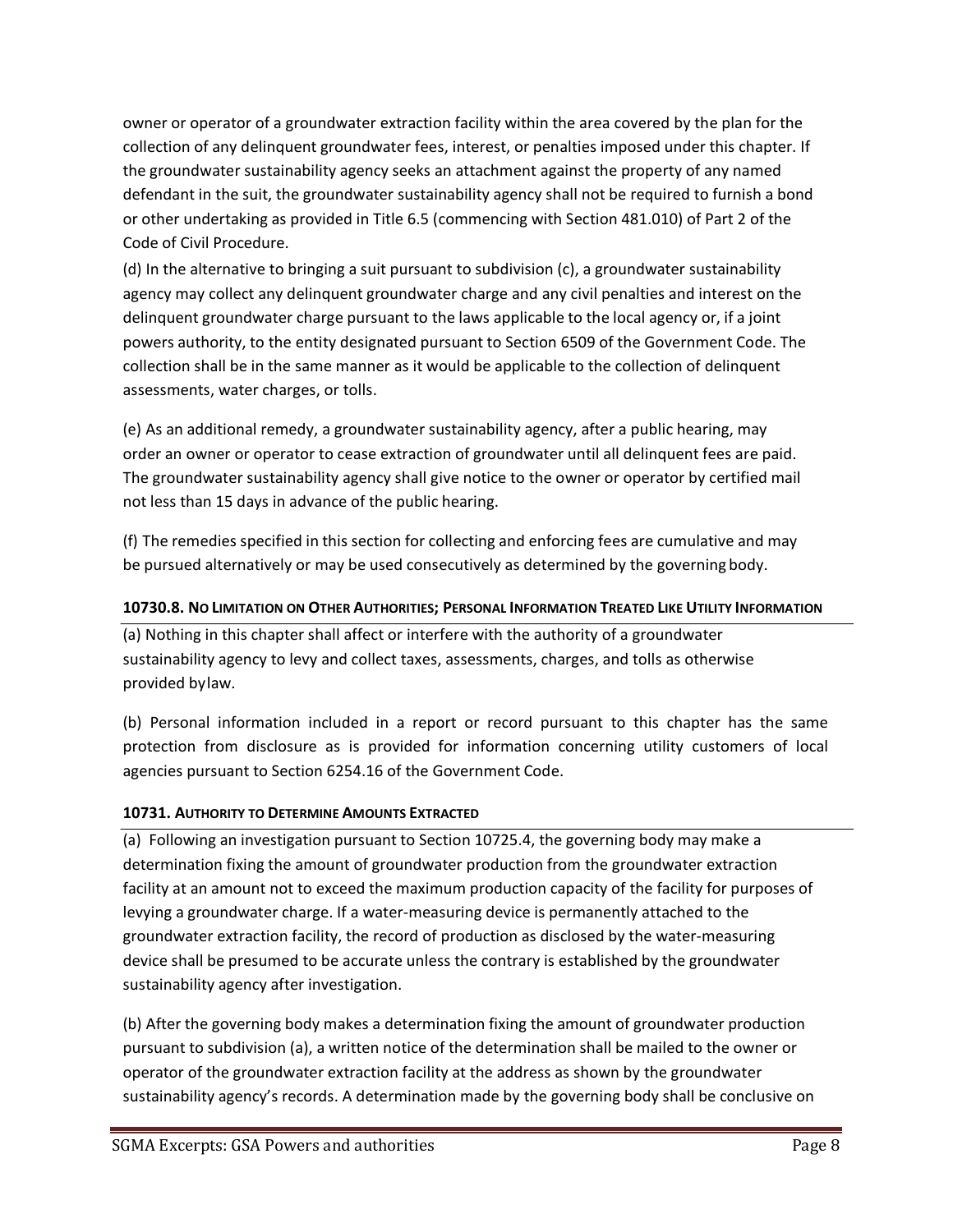the owner or operator and the groundwater charges, based on the determination together with any interest and penalties, shall be payable immediately unless within 20 days after the mailing of the notice the owner or operator files with the governing body a written protest setting forth the ground for protesting the amount of production or the groundwater charges, interest, and penalties. If a protest is filed pursuant to this subdivision, the governing body shall hold a hearing to determine the total amount of the groundwater production and the groundwater charges, interest, and penalties. Notice of the hearing shall be mailed to each protestant at least 20 days before the date fixed for the hearing. Notice of the determination of the governing body hearing shall be mailed to each protestant. The owner or operator

shall have 20 days from the date of mailing of the determination to pay the groundwater charges, interest, and penalties determined by the governing body.

## **CHAPTER 9. Groundwater Sustainability Agency Enforcement Powers**

#### **10732. CIVIL PENALTIES**

(a) (1) A person who extracts groundwater in excess of the amount that person is authorized to extract under a rule, regulation, ordinance, or resolution adopted pursuant to Section 10725.2, shall be subject to a civil penalty not to exceed five hundred dollars (\$500) per acre-foot extracted in excess of the amount that person is authorized to extract. Liability under this subdivision is in addition to any liability imposed under paragraph (2) and any fee imposed for the extraction.

(2) A person who violates any rule, regulation, ordinance, or resolution adopted pursuant to Section 10725.2 shall be liable for a civil penalty not to exceed one thousand dollars (\$1,000) plus one hundred dollars (\$100) for each additional day on which the violation continues if the person fails to comply within 30 days after the local agency has notified the person of the violation.

(b) (1) A groundwater sustainability agency may bring an action in the superior court to determine whether a violation occurred and to impose a civil penalty described in subdivision(a).

(2) A groundwater sustainability agency may administratively impose a civil penalty described in subdivision (a) after providing notice and an opportunity for a hearing.

(3) In determining the amount of the penalty, the superior court or the groundwater sustainability agency shall take into consideration all relevant circumstances, including, but not limited to, the nature and persistence of the violation, the extent of the harm caused by the violation, the length of time over which the violation occurs, and any corrective action taken by the violator.

(c) A penalty imposed pursuant to this section shall be paid to the groundwater sustainability agency and shall be expended solely for purposes of this part.

(d) Penalties imposed pursuant to this section are in addition to any civil penalty or criminal fine